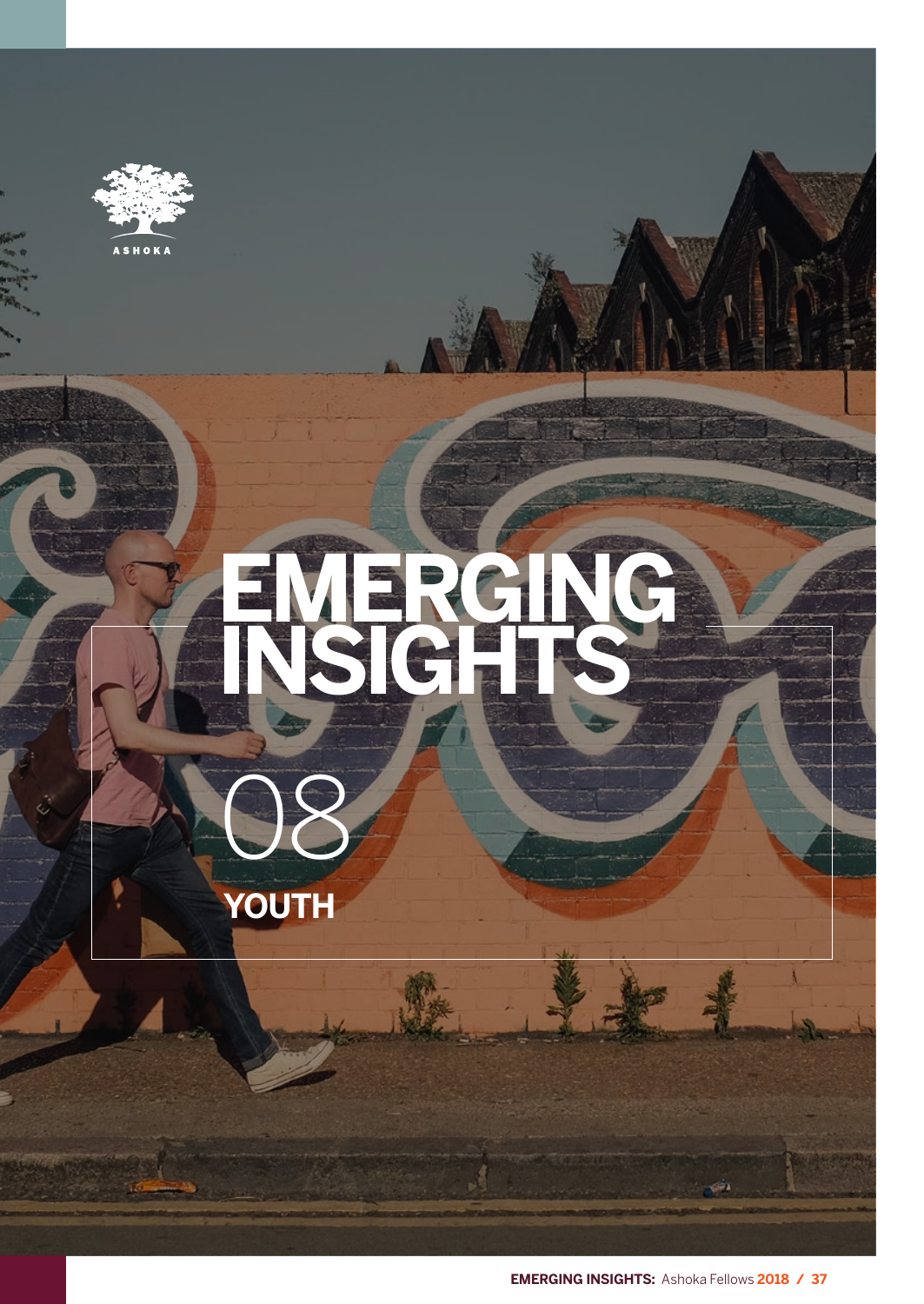# Authentic leadership and personal wellbeing

#### Global Issues

**Like women, work in the youth development field is enigmatic.** The same issues that affect our young people often affect us all. The environment, migration, economic stability, and health are factors that affect a person no matter their age, but there are challenges today that young people alone struggle to overcome. In many parts of the world, the population pressure of dramatic youth bulges are especially taxing. While social and health indicators for today's young people around the world look better than they did for their parents – more youth are in school than ever before, basic literacy is high, and maternal and child mortality rates are lowering**<sup>43</sup>** – they still struggle to find jobs in overcrowded markets, to find suitable housing in spontaneous settlements, and to reach milestones like marriage and children that will enable them to graduate into adulthood.

The stories of young people are often paradoxical. They are praised as tomorrow's promise, but incarcerated and legislated as a threat.**<sup>44</sup>** They represent an opportunity for progress but are lamented as lazy, uninvolved, and entitled. These binaries do more harm than good – there are no easy answers to solve the complex issues that affect a generation with wide interests, needs, and futures. With 1.8 billion people, 25% of the total global population, between 10 and 24, strategizing a better future for young people is of utmost importance.**<sup>45</sup>**

#### The Headlines

**The world has a problem: too many young people** *New York Times 3/5/16*

**Automation threatens jobs. Can education create new ones?** *PBS 12/4/18*

**To Build A Better Future, Yemen's Children Must Be Educated**

*Forbes 12/6/18*

**Invest in Africa's youth before migration to Europe doubles, says UN official**  *Guardian 12/5/18*

<sup>45.</sup> United Nations Population Fund. (2014). The State of World Population 2014: The Power Of Adolescents, Youth And The Transformation Of The Future. United Nations Publications.



<sup>43.</sup> UNICEF. (2018). Newborn-care. Retreived from https://data.unicef.org/ topic/maternal-health/newborn-care/

<sup>44.</sup>ACLU. (n.d) America's Addiction to Juvenile Incarceration: State by State. Retrieved from https://www.aclu.org/issues/juvenile-justice/youth-incarceration/americas-addiction-juvenile-incarceration-state-state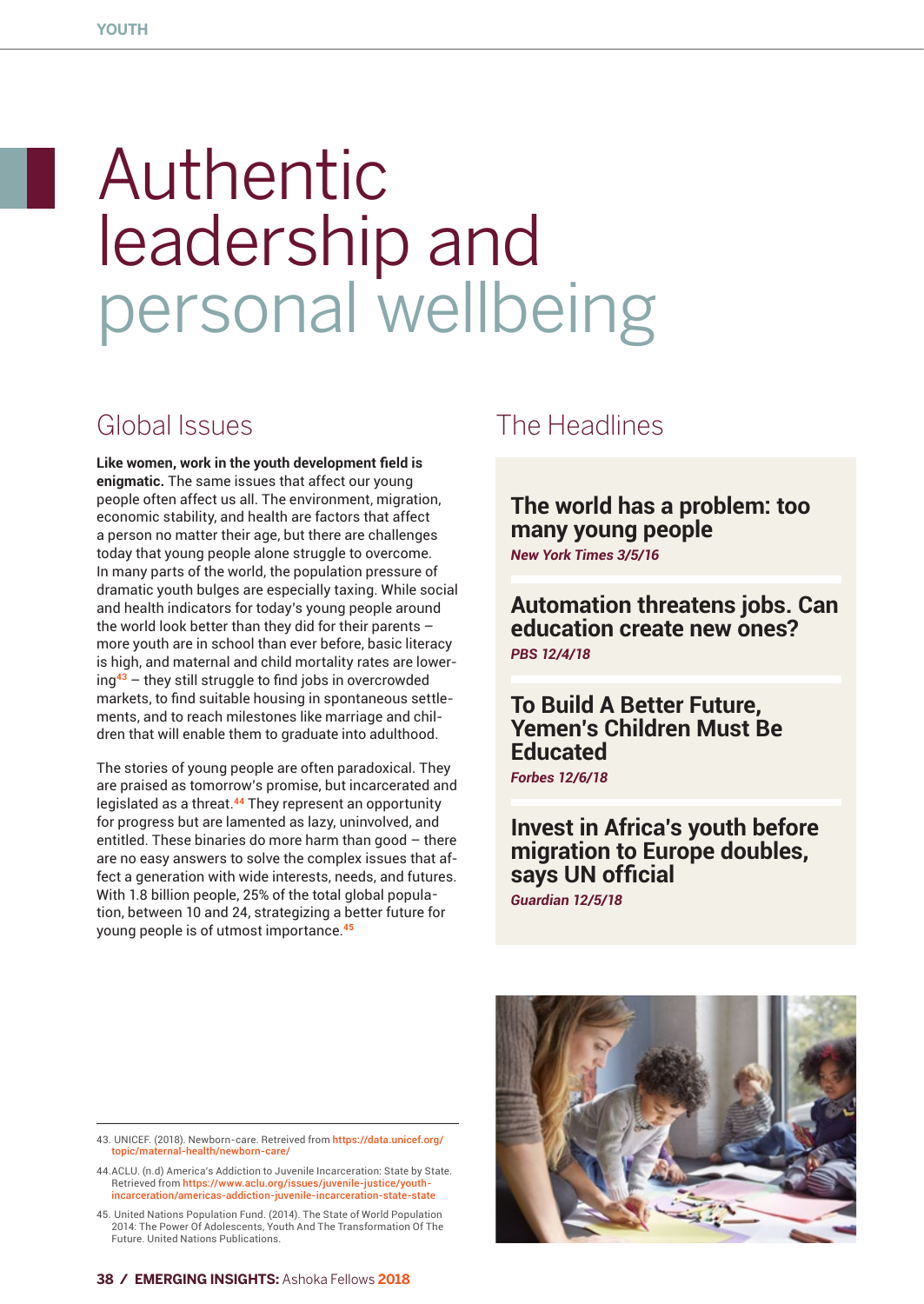### New Ideas

Our Fellows this year are helping to resolve the youth paradox by recognizing the importance of personalized and local context in facilitating opportunities for young people to lead. In the United Kingdom, a Fellow builds better child protection services, focusing on the overarching factors that create situations of abuse rather than on the individual evaluation without reference to the environment. Three Fellows are focused on restructuring the play environment to provide foundational experiences for holistic development. And several Fellows show us models for engaging young people around the world for authentic leadership. These strategies are at the core of ensuring an "everyone a changemaker" world, where all youth thrive and are trusted to lead.

#### **Contextualizing a safer future**

**Carlene Firmin** is shining a light on adolescent abuse in the United Kingdom with her Contextual Safeguarding Network. The child protection system, as it was designed, is only able to address cases of abuse or violence that happen at home and by family members without recognizing that risk of abuse outside the home rises as young person ages. When extra-familial abuse happens, the current system reverts either to blame family members who are unaware and unable to stop the abuse or to blame individual victims, rather than trying to address the contexts within which abuse can happen. After a decade of researching community and group-based violence, Carlene designed "contextual safeguarding" to help shift the mindsets of policymakers, institutions, practitioners, and the general public about child protection and help them assess and design interventions for specific issues in specific places. For example, Carlene has worked with the Football Association, which works directly with tens of thousands of youth each year. She's helped them to audit their programs to understand when young people may be vulnerable and design interventions to ensure safety of all young people involved.

#### **The right to safe and empowering play**

**Lauren McNamara** draws on years of research in Canada on the importance of recess as a foundational experience for young people to develop skills in friendship and social interaction. Her research showed that over 50% of students experienced conflict during recess and 60% report being lonely. A variety of factors indicated to her that more could be done to make this critical period of social interaction more positive. The Recess Project trains and deploys research coordinators who help to ensure that play spaces are inclusive, supportive, engaging, and protected from social exclusion and marginalization. The coordinators also put youth in charge as junior recess leaders who support their peers. Coordinators help to create Recess Committees to ensure that play is part of the whole school community. In partnership with Physical Health Education Canada, Lauren is focused on creating national policy shifts based on her learnings.

A lack of space for recreation and play in Brazil's public schools has not deterred **Diane Sousa** from advocating for the right to play. In fact, she seizes the lack of playing grounds at school and publicly defined play spaces as an opportunity to teach young Brazilians lessons in civic engagement. She helps communities throughout the region reclaim underused fields, lots, and public squares by using sports as a tool, not only for fun and games, but for citizenship and social change. She created the Sports and Citizenship Incubator at the Instituto Formação to help build adaptable and cost-efficient sports methodologies. With primary schools, she helps teachers reinvent spaces for guided play and in high schools she identifies youth leaders to identify areas and resources in their school and communities to be able to do sports and activities. This has led to a recreation of traditional sports in the Afro-Brazilian community. Diane's work impacts more than 8,000 children and 2,000 teachers in the northeastern state of Maranhão.

#### **Putting youth in charge for authentic leadership**

In Ireland, **Vernon Ringland** has founded an institution, Youth Bank International, which authentically puts young people into leadership. Youth Banks are led by young people between the ages of 14-25 who are organized into grant making groups that channel money into projects that will improve the quality of life of their communities. Youth Banks are not just about youth redistributing resources – they are programs that demonstrate how young people can create positive social change when given the responsibility and enabling environment to do so. Eschewing traditional practices where youth are receivers of services, Youth Banks enable young people to control an entire grant making cycle. Young people recruit members, fundraise locally for money and in-kind donations, review applications, and support groups in implementing their community programs. By having the entire grant making process run by and for young people, the model challenges traditional philanthropic and funding processes and institutions and moves away from tokenistic youth involvement to meaningful and long-term community engagement. Youth Bank International has 26 networks on 4 continents and has led to the funding of over 4,500 small scale projects.

Creating opportunities in leadership and community development in Togo is also the goal of **Kodjo Djissenou.**  In 2015, he created a National Volunteer Agency, adopted by the Togolese government, which enabled young people to be paid volunteers while developing critical economic skills. His organization, La Conscience, is now taking the idea one step further to work with local communities to identify young leaders who are committed to the development of their villages. In doing so, youth attend La Conscience's youth center for leadership training and then use those critical skills obtained to build community development plans with villagers. Since 2013, nearly 4,000 young people from 1,400 of Togo's 3,600 villages have been engaged in La Conscience's programs, resulting in 255 villages adopting community development plans. Young people are driving real change in their communities as a result of their participation, overcoming the cultural constraints to attain real opportunities in leadership.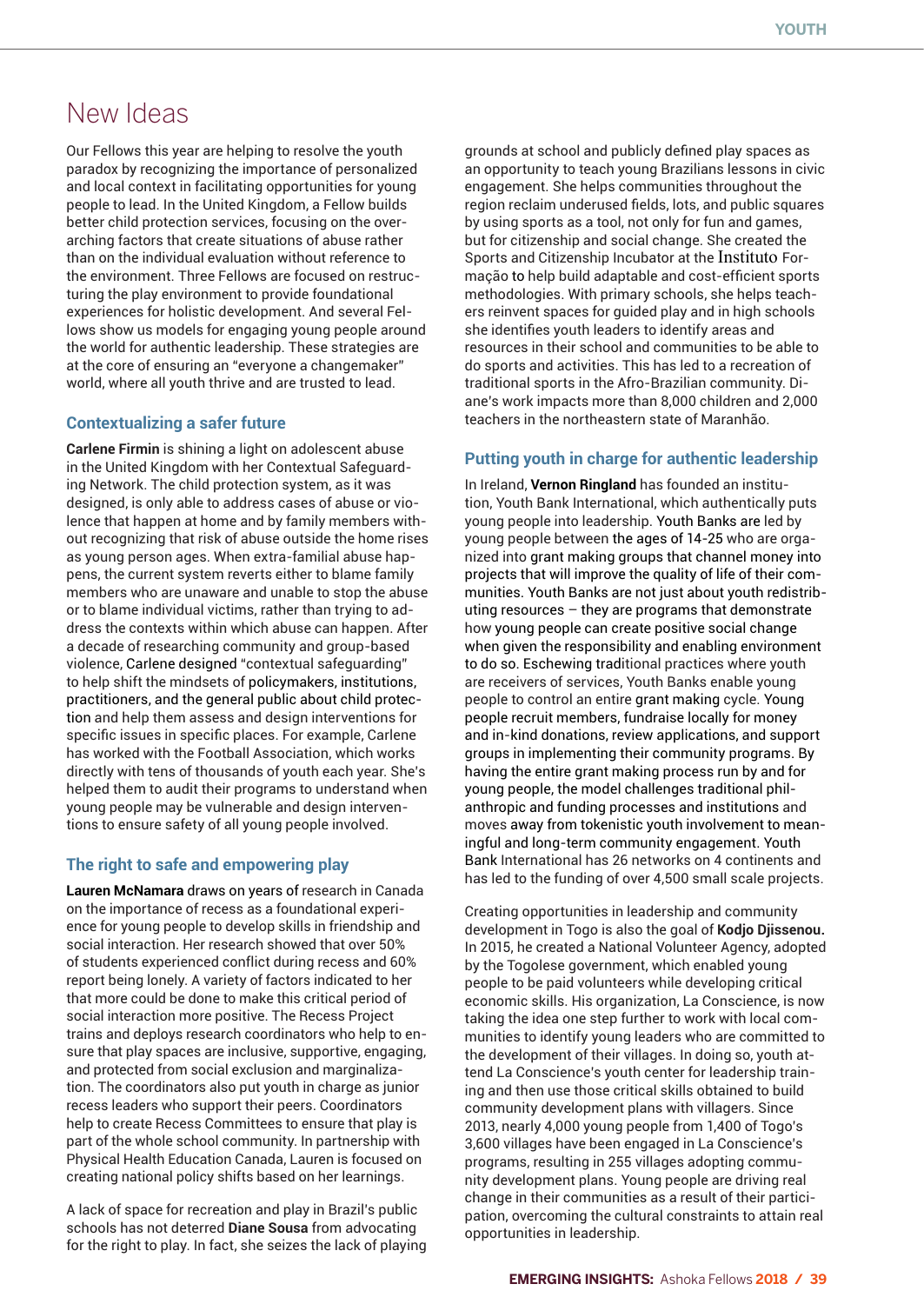### How to change policies with technology

**HOP** 

In India, public policy has historically been framed by institutions and individuals with one-dimensional perspectives on issues of public importance. The citizens who are most affected do not feel they have been represented fairly. **Bharath Palavalli** aims to expand the of policymakers by bringing together technology, social sciences and the arts to shift policies in urban poverty, energy, transportation, disaster management and water. His Policy Lab conducts research and designs methods to help policy makers fully understand the depth and scope of issues needing solutions. They build games and simulations that can help immerse decision makers into the problem. For example, the National Disaster Management Authority (NDMA) largely borrowed their protocols from sources outside of India, but these did not fit the local realities. Bharath worked with the NDMA to design a simulation that helped show how information actually flowed between agencies during a disaster in real time. This enabled a customized solution that actually works. Field of View's School of Policy works with universities in schools of design and technology to build a talent pool of designers, planners, and policymakers to customize inclusive, scenario tools of the future.

01938 943

### **The Opportunity:**

#### Lead young

#### *How can we support Fellows and young changemakers who put young people in charge and give them foundational changemaking skills?*

One third of our 3,500+ Fellows focus on issues relevant and important to young people. One of the biggest insights we have had over the last four decades is that the opportunity to develop changemaking skills early in life play a foundational role in developing systems-changing social entrepreneurs. Moreover, our Fellows around the world have also helped us define a new framework for navigating the 21st century: where every person is practicing empathy, teamwork, new leadership, and changemaking.

A core strategy for Ashoka is now to enable schools, companies, parents, youth organizations, and others to create environments where young people can actively participate and deliver change. We believe a young person who is able to see a problem and innovate a solution will be set on a path for changemaking their whole lives. The old ways of organizing for repetition are fast fading. The future of work is changing and young people must be equipped with the tools to thrive in disruptive change. They cannot continue on an assembly line designed for vocations which are phasing out. We have introduced a suite of initiatives - Young Changemakers, LeadYoung, Peer-to-Peer Allies and Your Kids - aimed at amplifying the work of our Fellows and creating coalitions worldwide to help prepare young people to be active and engaged changemakers.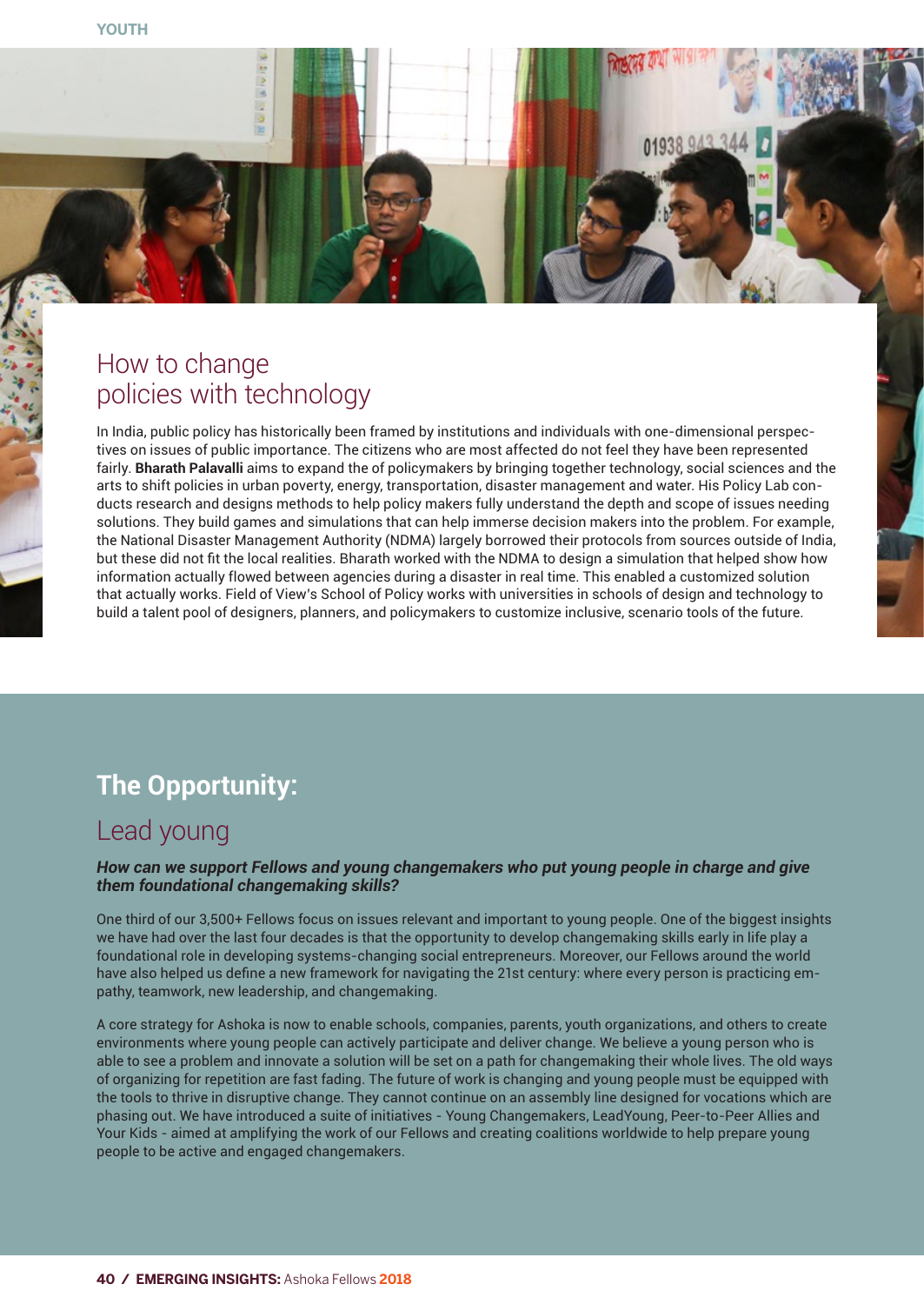# **About Ashoka**

Ashoka believes the most powerful force for change in the world is a new idea in the hands of the right person. With this conviction, we pioneered the field of social entrepreneurship 38 years ago. Ever since, we've bet on the optimists and the adventurous among us who see the world not as it is but as it should be. Year after year, they forge new pathways to get us there, growing unexpected ideas into transformative social progress.

Leading social entrepreneurs are not heroes working in isolation. Their success depends on creating roles for ordinary people — parents, refugees, computer scientists, farmers, and young people — to play an important part in the solution. With each new leading social entrepreneur we nurture, therefore, Ashoka is creating a different kind of future: one where each of us looks inside ourselves and sees a changemaker.



## **Methods**

#### Ashoka's approach to supporting tomorrow's social innovations

After 38 years of electing the world's leading systems changing social entrepreneurs, Ashoka knows how to find new ideas. For this analysis of our 2018 Fellows we tapped into the resources of our Ashoka process to mine the reports, interview notes, reflections, and writings of our teams across the globe who are expert innovation spotters and who have deeply examined the work of potential Fellows. The learnings, patterns, and insights we cull during the rich Fellow selection process provided the baseline data for this report.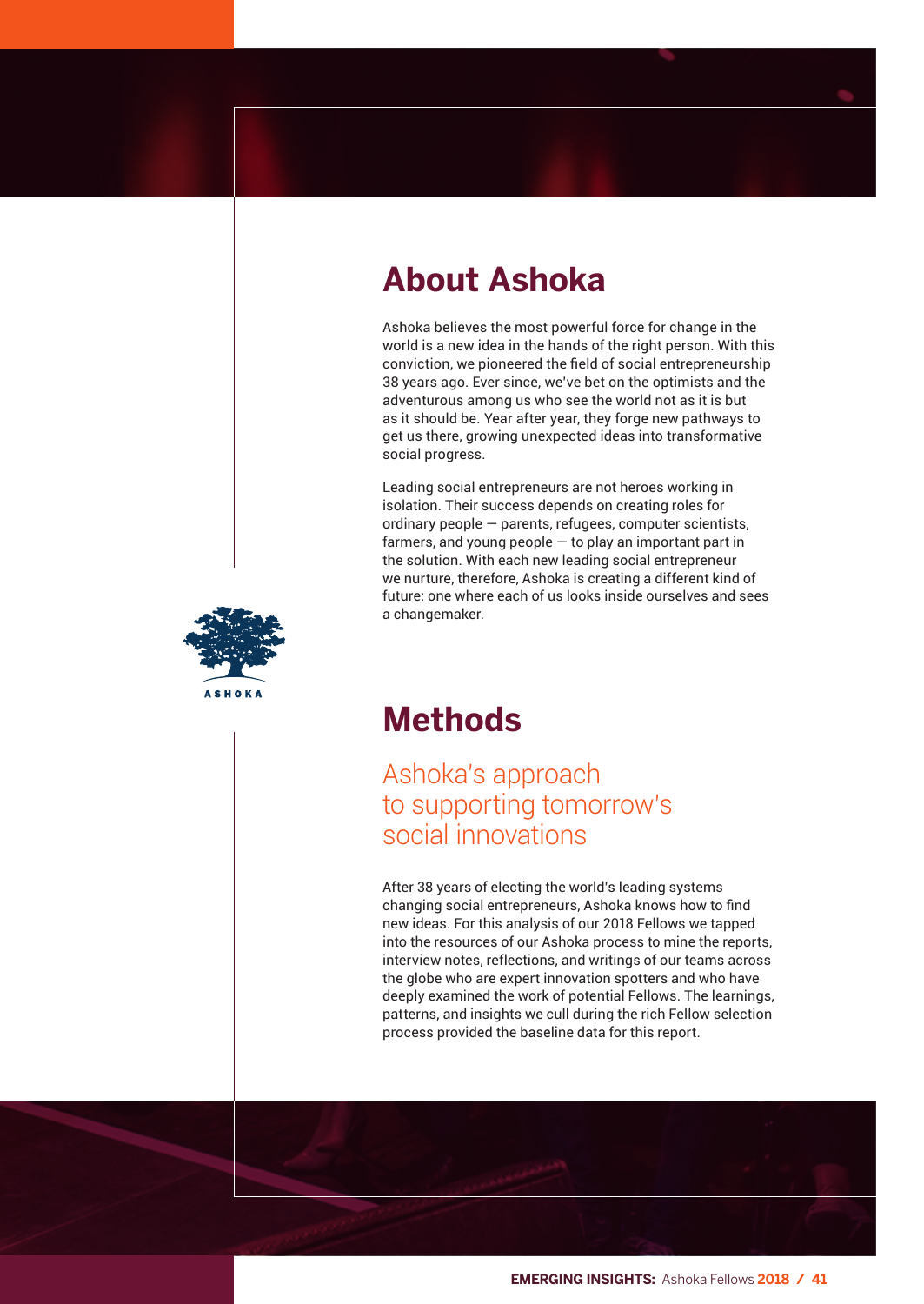#### Partner with us

We are always looking for new partners to help us find and support Ashoka Fellows around the world to advance systemic change in new and growing fields. please contact Maria Clara Pinheiro mpinheiro@ashoka.org for more information on how you or your organization can help us continue to grow the largest global network of social entrepreneurs.

#### Donate to Ashoka's Global Venture Fund

Global Venture Fund is a pool of philanthropic funds dedicated to finding and electing new Ashoka Fellows. The Fund prioritizes supporting the search and selection of social entrepreneurs in emerging or underrepresented areas of innovation, and under-resourced geographies. Please visit ashoka.org/donate and indicate Global Venture Fund in your donation.

#### Recommend a candidate

Do you know a systems-changing social entrepreneur who could benefit from the financial and network support of the Ashoka Fellowship? Nominate them at ashoka.org/engage/recommend/fellow.